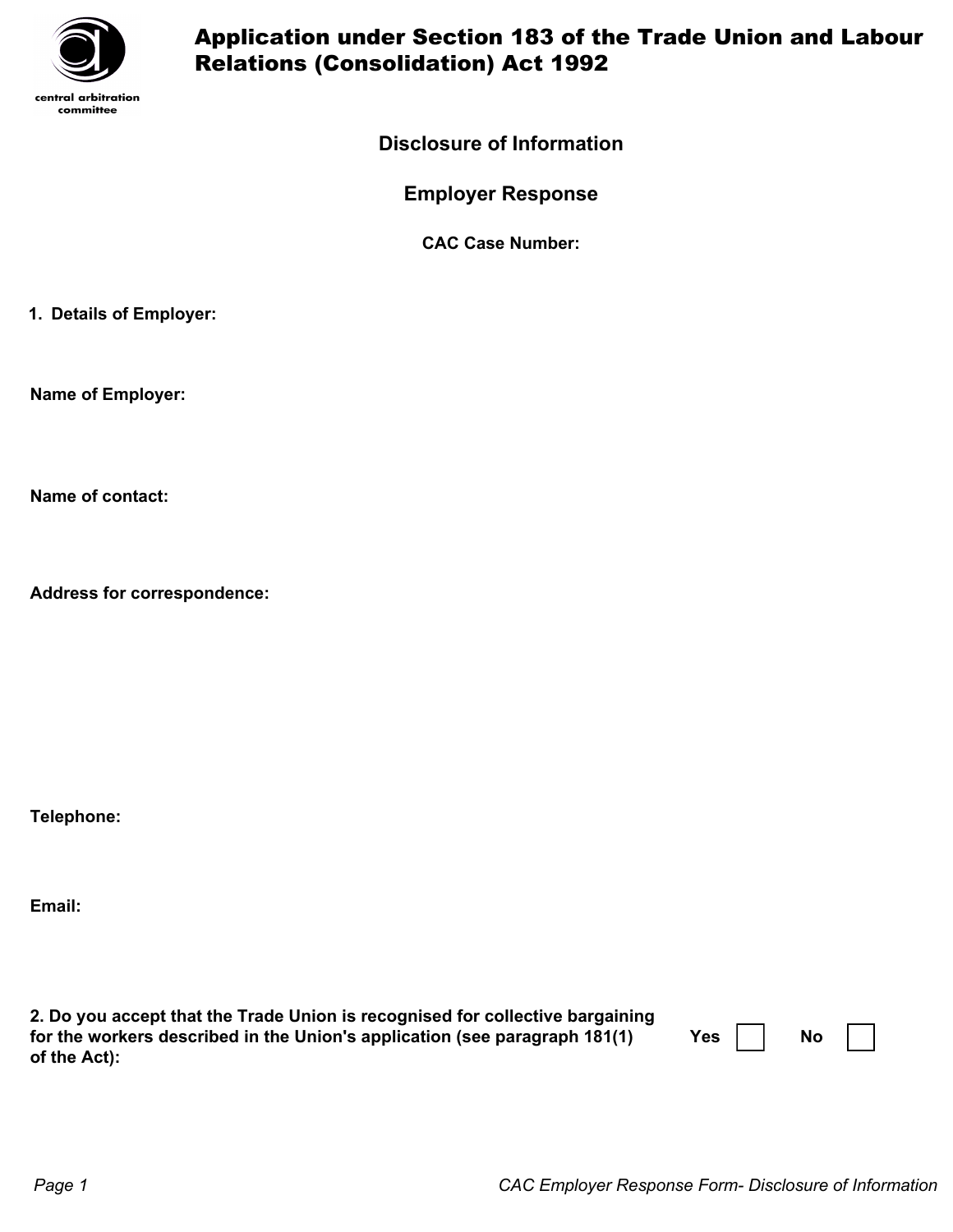**3. If your answer to question 2 is No, please give further details below and sign and date your response at the end of the form. If your answer is Yes, please go to question 4.**

| Jo you accept that the Union requested information for the purposes of Yes $\Box$ No $\Box$ |  |  |  |
|---------------------------------------------------------------------------------------------|--|--|--|
| collective bargaining (see paragraph 181(1) of the Act)?                                    |  |  |  |

**5. If your answer to question 4 is No, please give further details below and sign and date your response at the end of the form. If your answer is Yes, please go to question 6.**

| J. Did you refuse to disclose the information requested by the Union, as Yes $\Box$ No $\Box$ |  |  |  |
|-----------------------------------------------------------------------------------------------|--|--|--|
| claimed in the application?                                                                   |  |  |  |

**7. If your answer to question 6 is Yes, please explain why. Indicate if you consider that any of the reasons for your refusal to disclose the information fall within the statutory restrictions in paragraph 182(1) of the Act.**